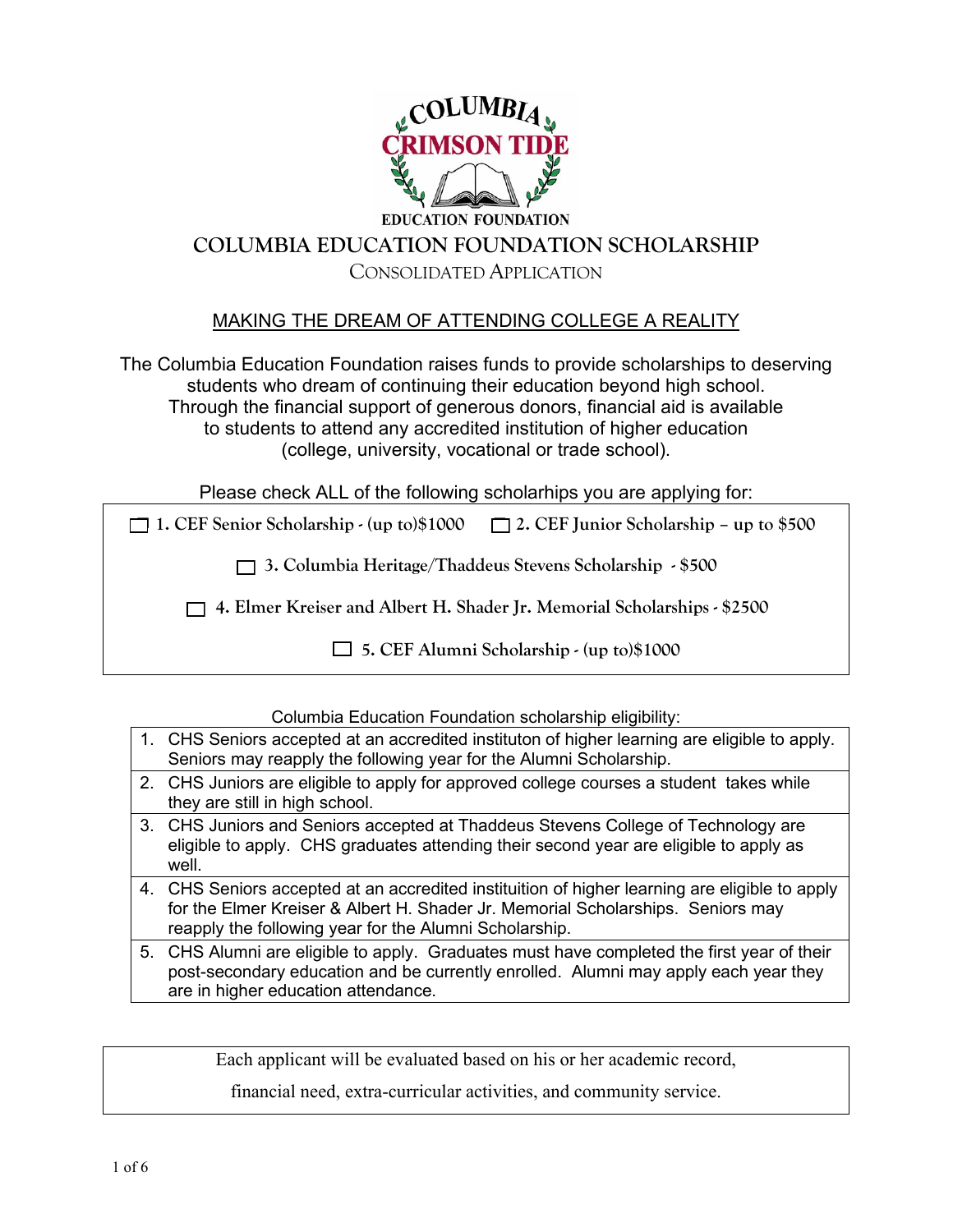#### Donor Acknowledgements

Through the generous support of alumnus and donor Mr. Charles Reiff and his wife Geraldine Reiff, Columbia students and graduates may receive scholarships to attend Thaddeus Stevens College of Technology. Each reflecting on their own small town upbringing, the financial challenges to afford continuing education, the support and the encouragement they received from their communities, Mr. and Mrs. Reiff have created this scholarship, aptly named the "Columbia Heritage Scholarship".

Through the generous support of alumnus and donor Mr. Karl Kreiser, his wife Donna Kreiser and the law firm of Mountz and Kreiser, Columbia seniors may receive scholarships to attend any institution of higher education. The scholarships are named in honor and memory of Karl's father, former Columbia High School principal Mr. Elmer Kreiser and Donna's father, Mr. Albert H. Shader Jr. The Kreiser Family values and supports every opportunity to assist children in Columbia reach their potential through school, extra-curricular and community activities.

#### **SECTION # 1: APPLICANT INFORMATION**

| Last                                                                           | First                                  | Middle                                    |     |  |
|--------------------------------------------------------------------------------|----------------------------------------|-------------------------------------------|-----|--|
| Street                                                                         |                                        |                                           |     |  |
|                                                                                | City                                   | State                                     | Zip |  |
|                                                                                |                                        |                                           |     |  |
|                                                                                |                                        | # of Years lived in Columbia Borough: ___ |     |  |
| Grades Attended Columbia Borough School District: K 1 2 3 4 5 6 7 8 9 10 11 12 |                                        |                                           |     |  |
|                                                                                | <b>SECTION # 2: FAMILY INFORMATION</b> |                                           |     |  |
|                                                                                |                                        |                                           |     |  |
|                                                                                |                                        |                                           |     |  |
|                                                                                |                                        |                                           |     |  |
| Street                                                                         | City                                   | State                                     | Zip |  |
| Landline Telephone: ( ) Cell Phone: ( )                                        |                                        |                                           |     |  |
|                                                                                |                                        |                                           |     |  |
| Name of Mother/Stepmother/Guardian:                                            |                                        |                                           |     |  |
|                                                                                |                                        |                                           |     |  |
|                                                                                |                                        |                                           |     |  |
| Street                                                                         | City                                   | State                                     | Zip |  |
| Landline Telephone: ( ) Cell Phone: ( )                                        |                                        |                                           |     |  |
| Single parent family<br>Check if applicable:                                   | Grandparent raising grandchild family  |                                           |     |  |
| Father deceased                                                                | Mother deceased   Parents divorced     |                                           |     |  |
| Adopted                                                                        | Foster child                           |                                           |     |  |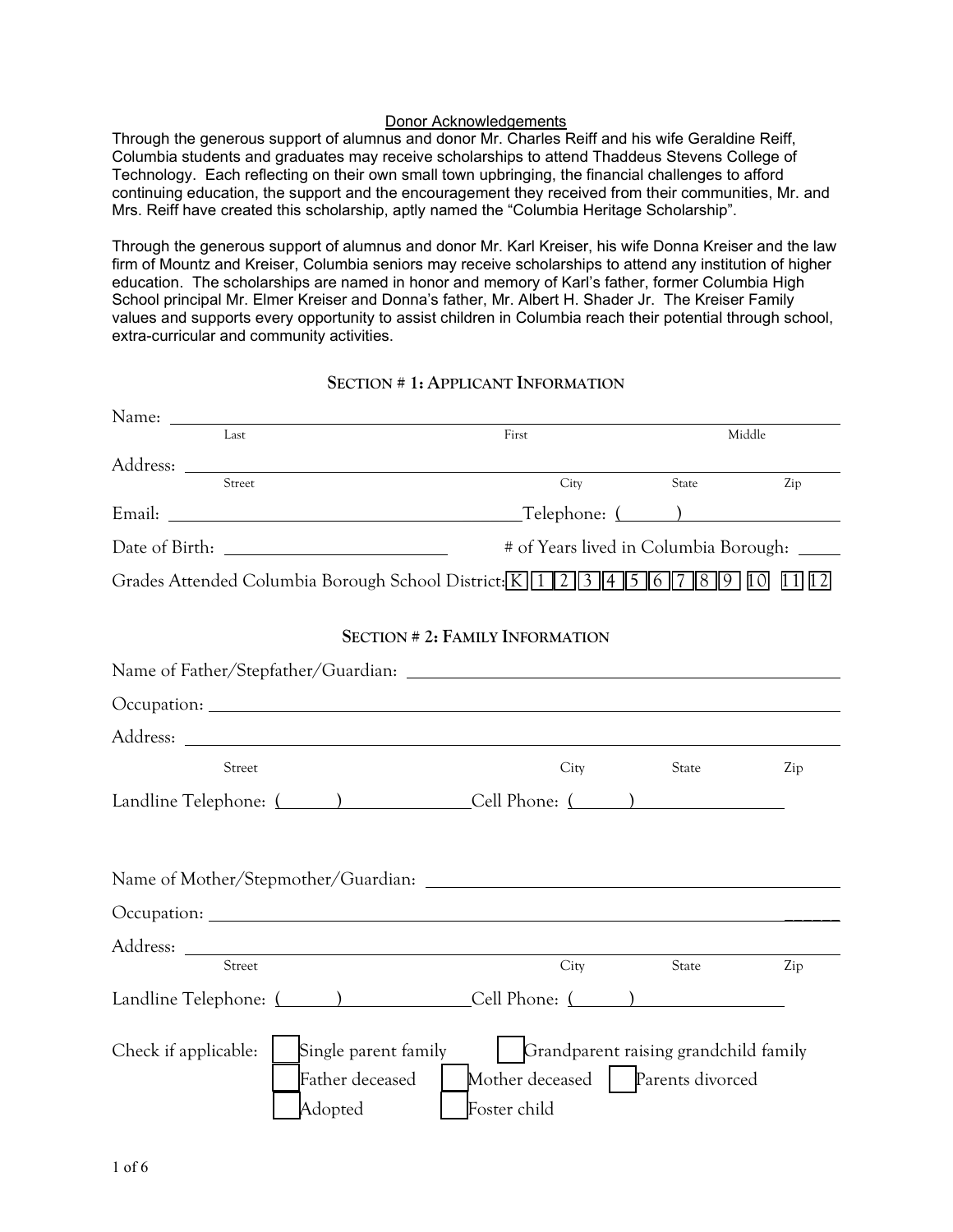| <b>SECTION #3: HIGH SCHOOL INFORMATION</b>                                                                                                                                               |  |                                                                            |  |  |
|------------------------------------------------------------------------------------------------------------------------------------------------------------------------------------------|--|----------------------------------------------------------------------------|--|--|
|                                                                                                                                                                                          |  |                                                                            |  |  |
|                                                                                                                                                                                          |  |                                                                            |  |  |
| <b>SECTION #4: POST SECONDARY SCHOOL INFORMATION</b><br>Name of post-secondary school you plan to attend or currently attend: ___________<br>4-Yr. College/University 2-Yr College Other |  |                                                                            |  |  |
| Major or Course of Study:                                                                                                                                                                |  |                                                                            |  |  |
| When will you begin taking courses? ________ or Number of Semesters Completed ____________                                                                                               |  |                                                                            |  |  |
|                                                                                                                                                                                          |  | Full-time Student?   Yes   No If no, number of credits per semester ______ |  |  |
| <b>SECTION # 5: MILITARY INFORMATION</b>                                                                                                                                                 |  |                                                                            |  |  |
| Have you served or enlisted or do you plan to enlist in the military? Yes<br>No                                                                                                          |  |                                                                            |  |  |

If yes, indicate branch and recruiting station: \_\_\_\_\_\_\_\_\_\_\_\_

# **SECTION # 6: WORK EXPERIENCE**

| Using only the space below, please list your paid work experience during the past four years, beginning |                |            |        |  |
|---------------------------------------------------------------------------------------------------------|----------------|------------|--------|--|
| with your most recent position.                                                                         |                |            |        |  |
| Employer                                                                                                | Nature of Work | Dates of   | Hrs/Wk |  |
| <b>Contact Name/Phone</b>                                                                               |                | Employment |        |  |
|                                                                                                         |                |            |        |  |
|                                                                                                         |                |            |        |  |
|                                                                                                         |                |            |        |  |
|                                                                                                         |                |            |        |  |
|                                                                                                         |                |            |        |  |
|                                                                                                         |                |            |        |  |
|                                                                                                         |                |            |        |  |
|                                                                                                         |                |            |        |  |
|                                                                                                         |                |            |        |  |
|                                                                                                         |                |            |        |  |
|                                                                                                         |                |            |        |  |
|                                                                                                         |                |            |        |  |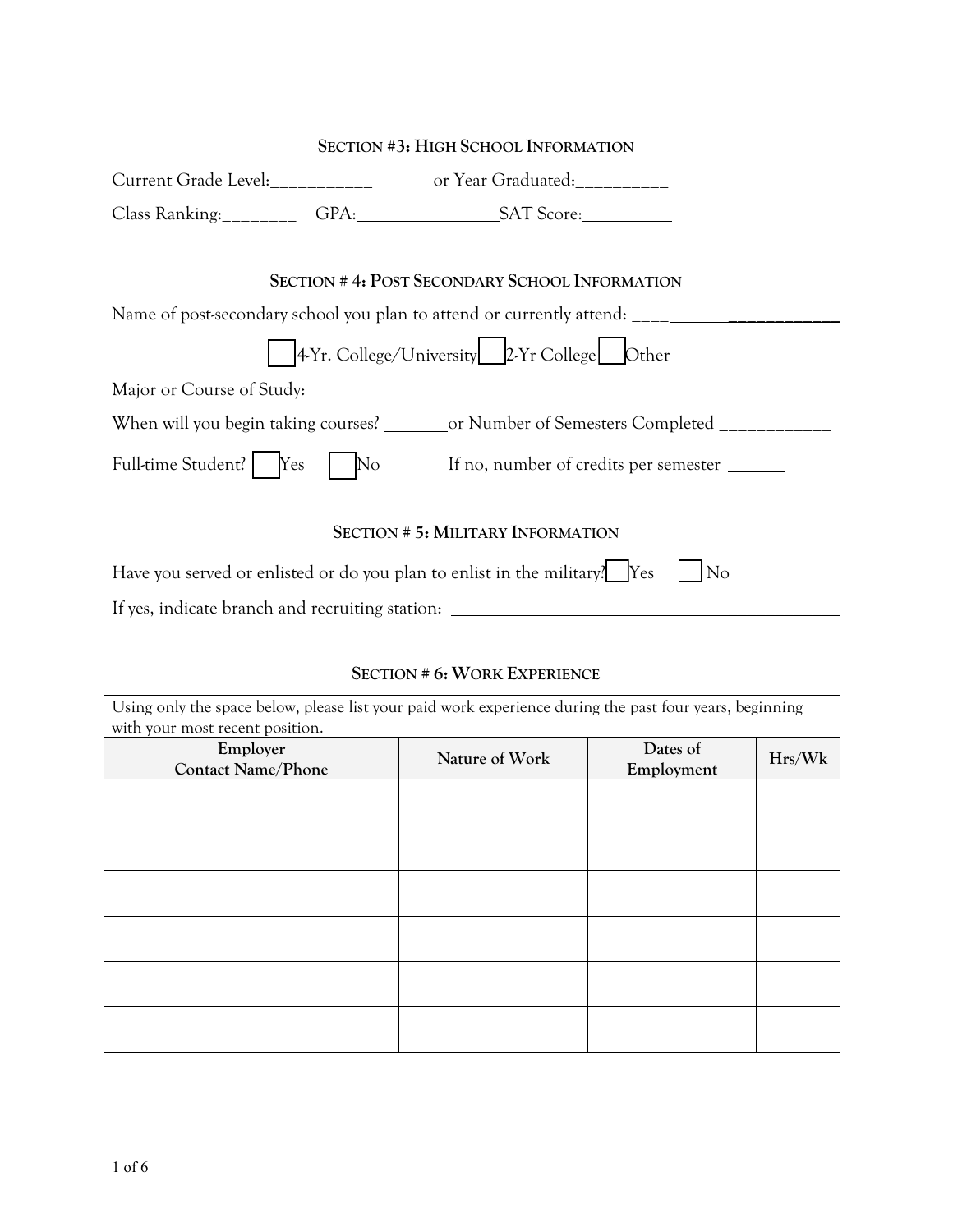| Using only the space below, list extracurricular, community, and religious activities in which you have |                 |                                            |  |  |  |
|---------------------------------------------------------------------------------------------------------|-----------------|--------------------------------------------|--|--|--|
| participated during the past four years. Please list activities in order of importance to you.          |                 |                                            |  |  |  |
| Activity                                                                                                | No. of<br>Years | Leadership Positions, Awards & Recognition |  |  |  |
|                                                                                                         |                 |                                            |  |  |  |
|                                                                                                         |                 |                                            |  |  |  |
|                                                                                                         |                 |                                            |  |  |  |
|                                                                                                         |                 |                                            |  |  |  |
|                                                                                                         |                 |                                            |  |  |  |
|                                                                                                         |                 |                                            |  |  |  |
|                                                                                                         |                 |                                            |  |  |  |
|                                                                                                         |                 |                                            |  |  |  |
|                                                                                                         |                 |                                            |  |  |  |
|                                                                                                         |                 |                                            |  |  |  |
|                                                                                                         |                 |                                            |  |  |  |
|                                                                                                         |                 |                                            |  |  |  |
|                                                                                                         |                 |                                            |  |  |  |
|                                                                                                         |                 |                                            |  |  |  |
|                                                                                                         |                 |                                            |  |  |  |
|                                                                                                         |                 |                                            |  |  |  |
|                                                                                                         |                 |                                            |  |  |  |

## **SECTION # 7: SCHOOL & COMMUNITY ACTIVITIES**

### **SECTION # 8: STATEMENT OF FINANCIAL NEED**

Please explain how you plan to finance your education including sources of financial aid, help from family, taking out loans and working a job. Use this opportunity to describe any financial hardships.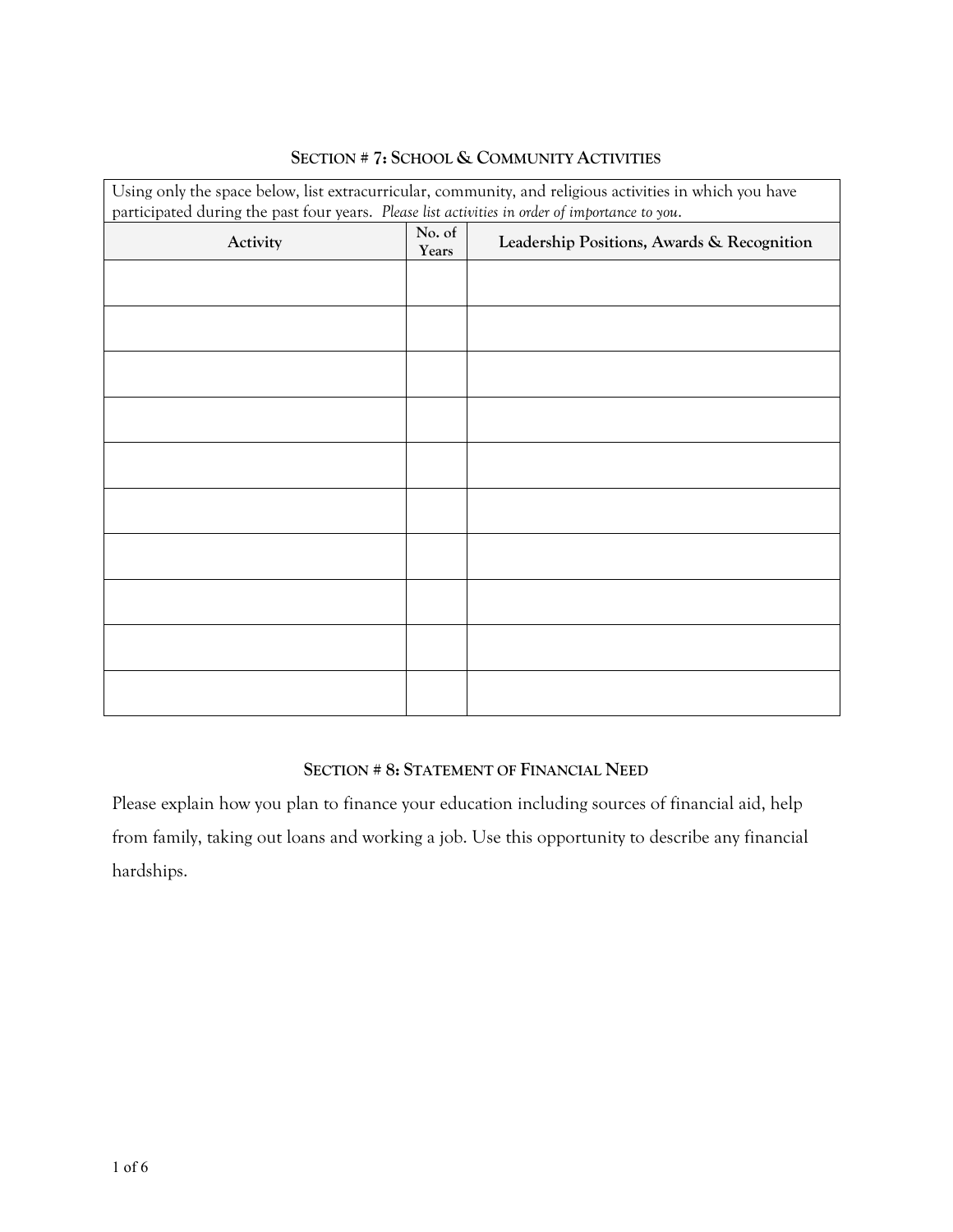| Name of Family Member | Year in College |
|-----------------------|-----------------|
|                       |                 |
|                       |                 |
|                       |                 |
|                       |                 |
|                       |                 |
|                       |                 |

#### **SECTION #9: OTHER FAMILY MEMBERS ATTENDING COLLEGE** (during the upcoming academic year)

#### **SECTION # 10: OTHER REQUIRED INFORMATION**

Please enclose the following documents with your completed application, if applicable:

- A. Current High School Transcript and most recent report card
- B. Letter of acceptance from an accredited institution of higher education
- C. Three Letters of Support (teacher, community leader, religious leader, employer, etc.)

#### D. **Please answer the following three questions in one short combined paragraph**:

- What is a major goal that you would like to accomplish in your life?
- What plans do you have to help work towards that goal?
- What challenges do you think you will have to overcome to accomplish your life goals?

### E. **Please choose only one of the following questions and answer in a few sentences**:

- How would you describe your family and your upbringing?
- Describe a time in your life that was difficult or challenging to overcome.
- Of which skills or accomplishments are you most proud of?
- How has the Columbia community/heritage played a role in your life?
- If money was of no concern, what would your dream be for life?

### E. **Please choose only one of the following questions and answer in a few sentences:**

- How would you describe your family and your upbringing?
- Describe a time in your life that was difficult or challenging to overcome.
- Of which skills or accomplishments are you most proud of?
- How has the Columbia community/heritage played a role in your life?
- If money was of no concern, what would your dream be for life?